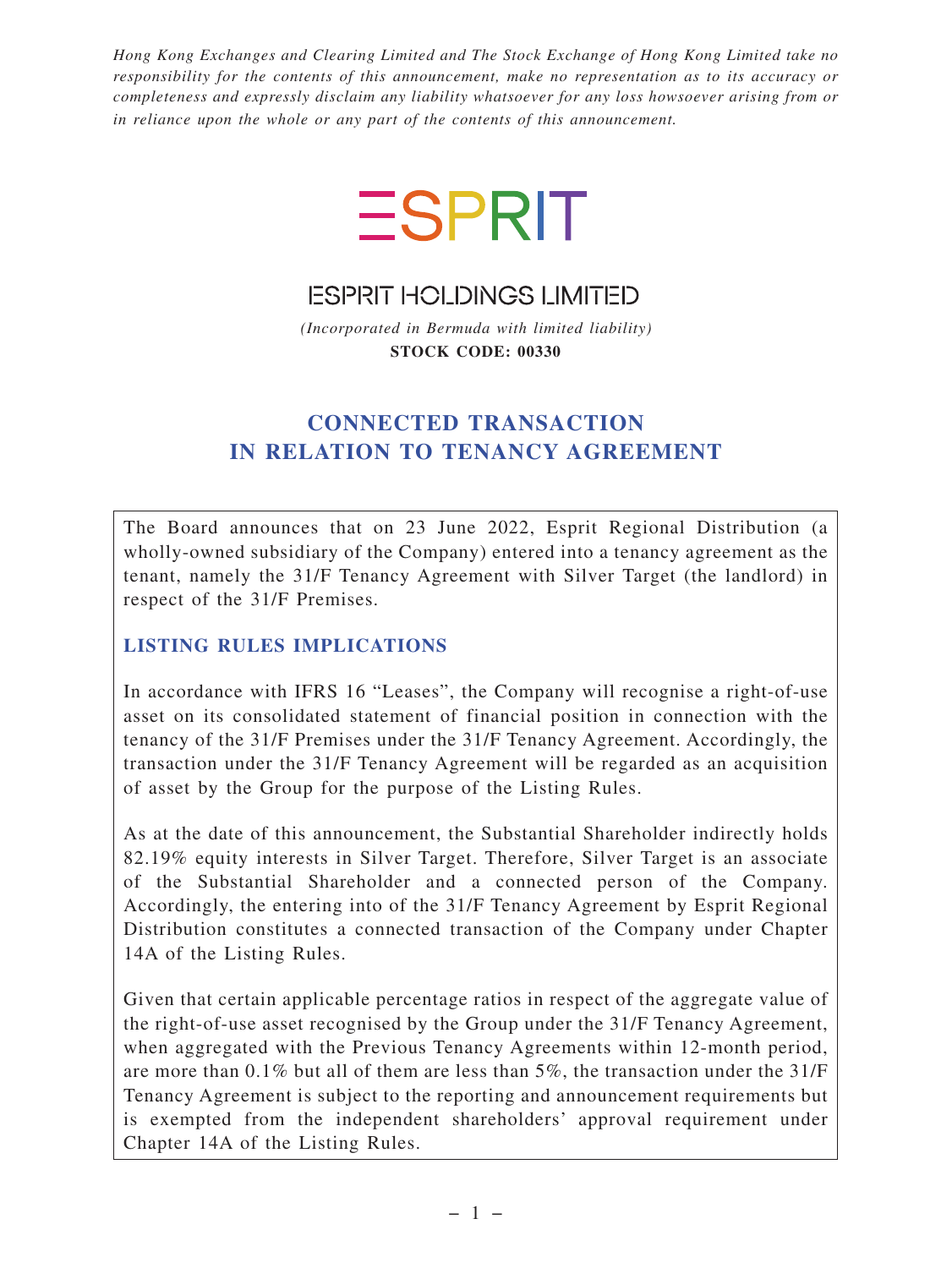#### **INTRODUCTION**

The Board announces that on 23 June 2022, Esprit Regional Distribution (a wholly-owned subsidiary of the Company) entered into a tenancy agreement as the tenant, namely the 31/F Tenancy Agreement with Silver Target (the landlord) in respect of the 31/F Premises.

#### **THE 31/F TENANCY AGREEMENT**

The principal terms of the 31/F Tenancy Agreement are as follows:

| Date                 |                      | 23 June 2022                                                                                                                                                                                                                                                                                                                                                                                                                                           |
|----------------------|----------------------|--------------------------------------------------------------------------------------------------------------------------------------------------------------------------------------------------------------------------------------------------------------------------------------------------------------------------------------------------------------------------------------------------------------------------------------------------------|
| Parties              | ÷                    | (1) Esprit Regional Distribution, as the tenant; and                                                                                                                                                                                                                                                                                                                                                                                                   |
|                      |                      | (2) Silver Target, as the landlord                                                                                                                                                                                                                                                                                                                                                                                                                     |
| Premises             | ÷                    | the 31/F Premises                                                                                                                                                                                                                                                                                                                                                                                                                                      |
| Lease term           | $\ddot{\phantom{a}}$ | Two (2) years commencing from 1 July 2022 and<br>expiring on 30 June 2024 (both days inclusive)                                                                                                                                                                                                                                                                                                                                                        |
| Size of the Premises | $\ddot{\phantom{a}}$ | Gross floor area: 11,262 square feet<br>Saleable area: 8,806 square feet                                                                                                                                                                                                                                                                                                                                                                               |
| Rent                 | ÷                    | HK\$337,860.00 per month (exclusive of management<br>fee, air-conditioning charges, government rent and<br>rates and other outgoings), payable in advance on the<br>first day of each calendar month.                                                                                                                                                                                                                                                  |
|                      |                      | The rent was determined after taking into account (i)<br>prevailing market conditions and the prevailing<br>market rent for similar properties in the vicinity of<br>the 31/F Premises; and (ii) conditions of the 31/F<br>Premises, including the location of the premises as<br>well as the facilities and management services<br>associated with the 31/F Premises. The rent payable<br>will be financed by the internal resources of the<br>Group. |
| Deposit              |                      | HK\$675,720.00, equivalent to two months' rent                                                                                                                                                                                                                                                                                                                                                                                                         |
| Usage                |                      | Office                                                                                                                                                                                                                                                                                                                                                                                                                                                 |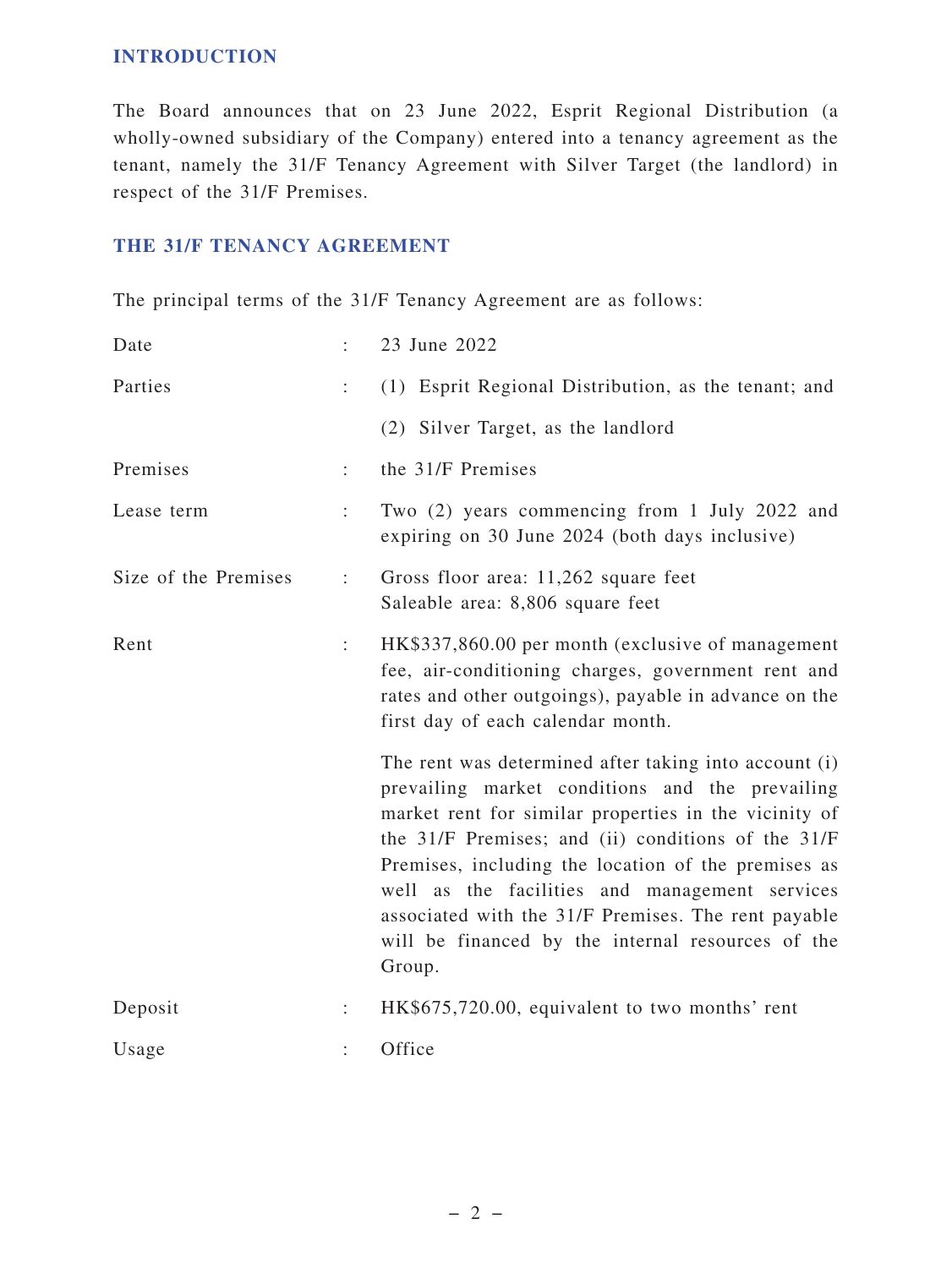#### **RIGHT-OF-USE ASSET UNDER THE 31/F TENANCY AGREEMENT**

The value of the right-of-use asset recognised by the Group under the 31/F Tenancy Agreement amounted to approximately HK\$7.8 million, which is the present value of total rent payable for the entire term of the 31/F Tenancy Agreement in accordance with IFRS 16 "Leases".

#### **INFORMATION ON THE PARTIES**

#### **The Group and Esprit Regional Distribution**

The Group principally engages in retail, wholesale distribution, and licensing of quality fashion and non-apparel products designed under its own Esprit brand name.

Esprit Regional Distribution is a wholly-owned subsidiary of the Company and principally engages in the distribution of apparel, accessories, and provision of services.

#### **Silver Target**

Silver Target is an investment holding company that principally engages in holding and leasing of investment properties. As at the date of this announcement, the Substantial Shareholder indirectly holds 82.19% equity interests in Silver Target.

# **REASONS FOR AND BENEFITS OF ENTERING INTO THE 31/F TENANCY AGREEMENT**

Currently, the 12/F Premises houses the Group's Controller Division and Finance Division; the 13/F Premises houses the Company's global administration head office, the Human Resources Division, and the Legal Division; the 27/F Premises houses the Company's Product Design & Merchandising Division; the 29/F Premises will primarily be used as a product showroom equipped with a modelling runway, dressing rooms, and houses designers and fashion consultants for the Company's Product Design & Merchandising Division; and the E-Trade Plaza Premises is occupied by the Group's E-bits Division.

The Company re-entered the Hong Kong and Korea markets in the second quarter of 2022 and is preparing to re-enter the United States and other key Asian markets in the second half of 2022. These major expansions, which are being planned, managed, and executed from the Company's international headquarters in Hong Kong, require significant additions to the Company's headcount in Hong Kong. Additionally, selected strategic functions such as sourcing and procurement are being relocated back to Hong Kong to accommodate the expansion needs.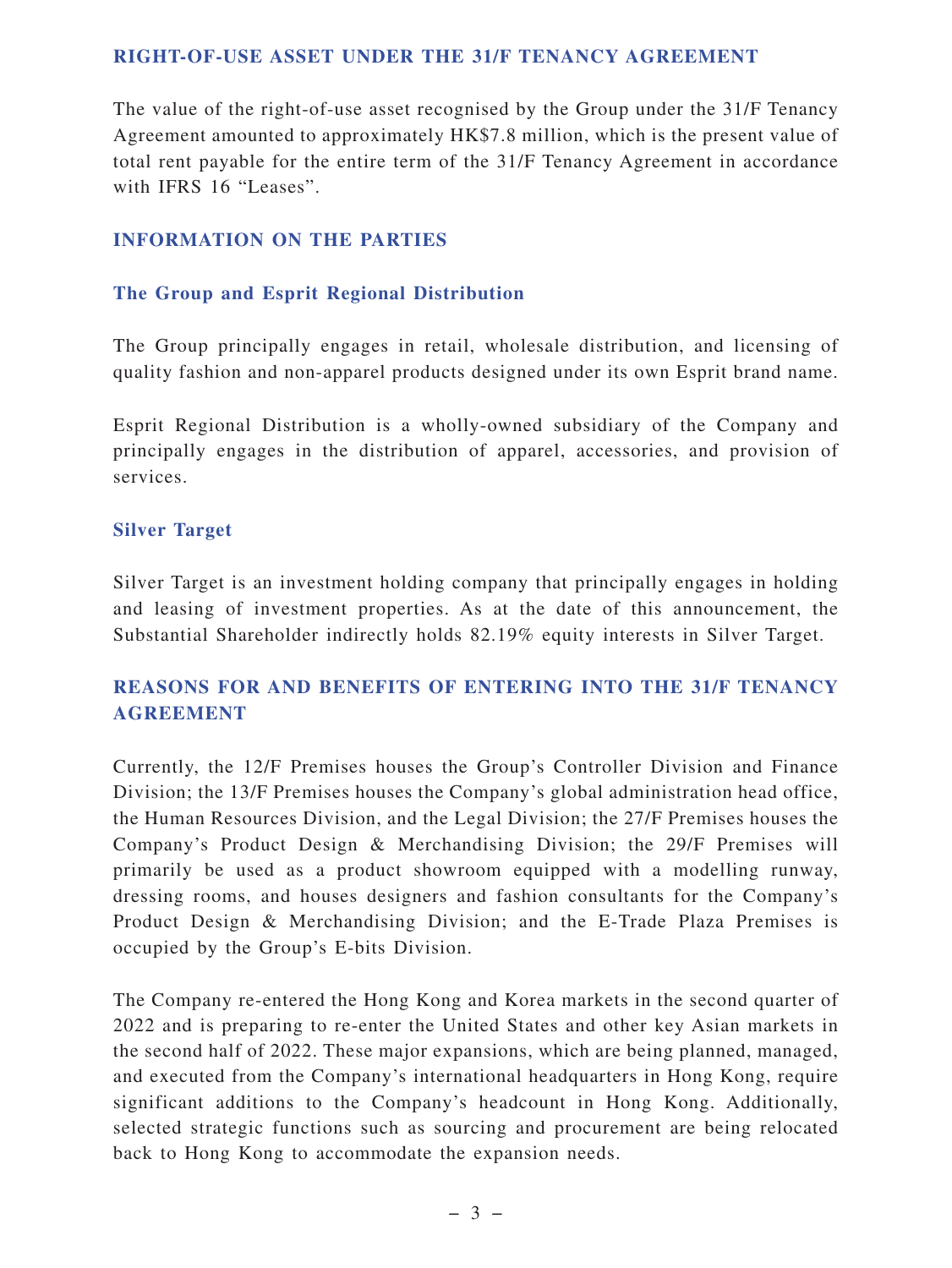The Company's management decided to enter into an agreement to rent the 31/F Premises, with a main consideration to keep the Company's teams in close physical proximity to increase work convenience, efficiency and encourage the development of rapport amongst the Company's teams. The 31/F Premises will be used primarily by the Company's Sourcing, Procurement and Solutions Division, whose core functions are sourcing of raw materials and products; managing relationships with sourcing partners; managing and controlling the global procurement of goods and services of the Company; facilitating communications within the Company; and providing solutions to enhance productivity and increase efficiency.

The terms of the 31/F Tenancy Agreement were arrived at after arm's length negotiation between the parties to the 31/F Tenancy Agreement. The monthly rent for the 31/F Tenancy Agreement represents a discount of 9.18% to the prevailing market rent of the premises of HK\$372,000 as assessed by an independent valuer. The 31/F Premises are fully furnished and have been completely renovated and available for immediate occupation and utilization.

The Directors (including the independent non-executive Directors) are of the view that the terms of the 31/F Tenancy Agreement are fair and reasonable, and the 31/F Tenancy Agreement has been entered on normal commercial terms and in the ordinary and usual course of business of the Group. Therefore, the 31/F Tenancy Agreement is in the best interest of the Group and its Shareholders as a whole. None of the Directors has a material interest in the transaction contemplated under the 31/F Tenancy Agreement nor is required to abstain from voting on the resolution to approve the transaction contemplated under the 31/F Tenancy Agreement.

# **LISTING RULES IMPLICATIONS**

In accordance with IFRS 16 "Leases", the Company will recognise a right-of-use asset on its consolidated statement of financial position in connection with the tenancy of the 31/F Premises under the 31/F Tenancy Agreement. Accordingly, the transaction under the 31/F Tenancy Agreement will be regarded as an acquisition of asset by the Group for the purpose of the Listing Rules.

As at the date of this announcement, the Substantial Shareholder indirectly holds 82.19% equity interests in Silver Target. Therefore, Silver Target is an associate of the Substantial Shareholder and a connected person of the Company. Accordingly, the entering into of the 31/F Tenancy Agreement by Esprit Regional Distribution constitutes a connected transaction of the Company under Chapter 14A of the Listing Rules.

Given that certain applicable percentage ratios in respect of the aggregate value of the right-of-use asset recognised by the Group under the 31/F Tenancy Agreement, when aggregated with the Previous Tenancy Agreements within 12-month period, are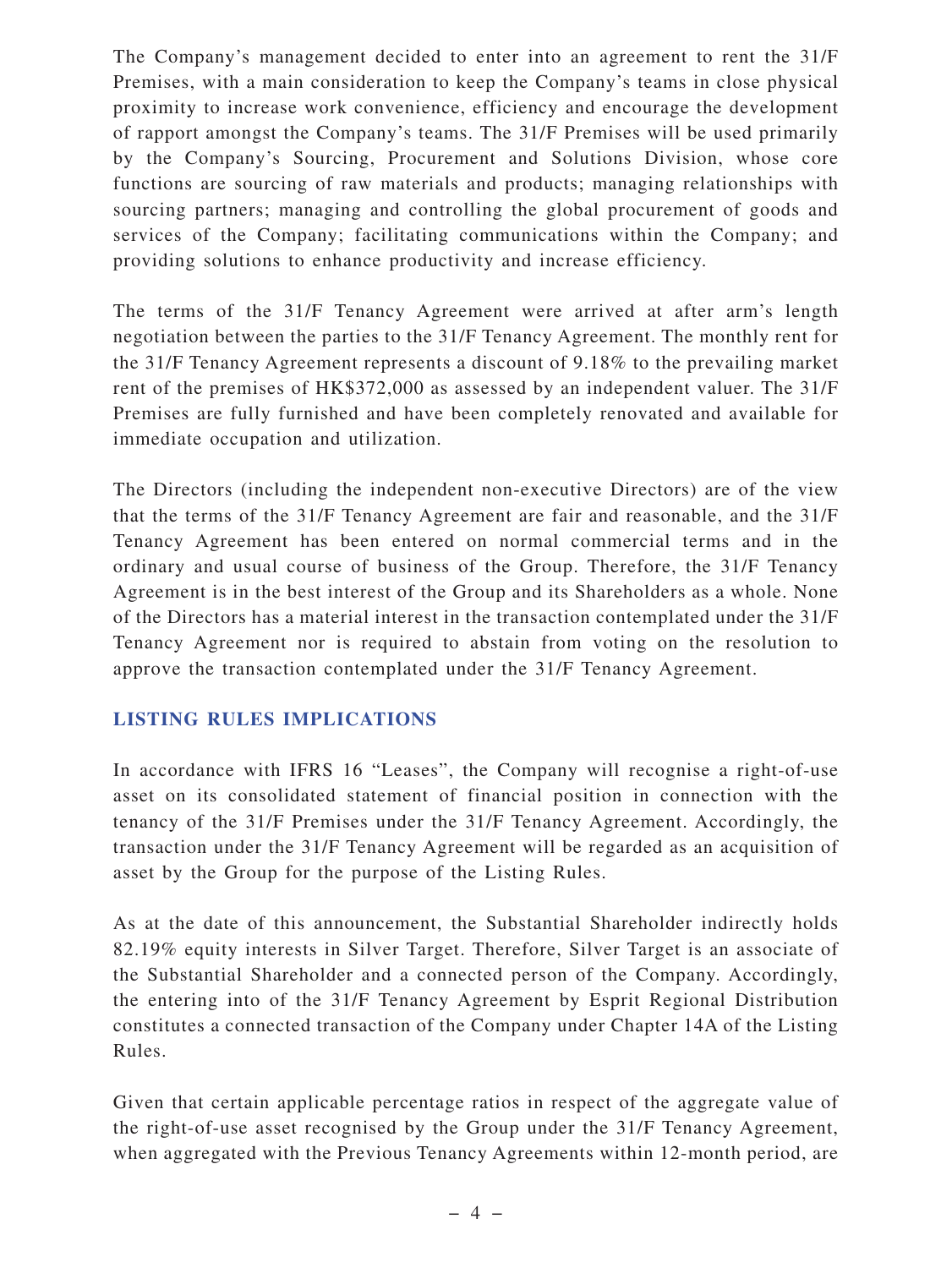more than 0.1% but all of them are less than 5%, the transaction under the 31/F Tenancy Agreement is subject to the reporting and announcement requirements but is exempted from the independent shareholders' approval requirement under Chapter 14A of the Listing Rules.

# **DEFINITIONS**

In this announcement, unless the context otherwise requires, the following expressions shall have the following meanings when used herein:

| "12/F Premises"          | the whole floor of 12th Floor of China United<br>Centre, No. 28 Marble Road, North Point, Hong<br>Kong with gross area of approximately 10,963<br>square feet                           |
|--------------------------|-----------------------------------------------------------------------------------------------------------------------------------------------------------------------------------------|
| "12/F Tenancy Agreement" | the tenancy agreement dated 23 November 2021<br>entered into between Esprit Regional Distribution<br>as tenant and Hero Mode Limited as landlord in<br>respect of the 12/F Premises     |
| "13/F Premises"          | the whole floor of 13th Floor of China United<br>Centre, No. 28 Marble Road, North Point, Hong<br>Kong with gross area of approximately 10,963<br>square feet                           |
| "13/F Tenancy Agreement" | the tenancy agreement dated 25 January 2021<br>entered into between Esprit Regional Distribution<br>as tenant and Filen Limited as landlord in respect<br>of the 13/F Premises          |
| "27/F Premises"          | the whole floor of 27th Floor of China United<br>Centre, No. 28 Marble Road, North Point, Hong<br>Kong with gross area of approximately 11,187<br>square feet                           |
| "27/F Tenancy Agreement" | the tenancy agreement dated 25 January 2021<br>entered into between Esprit Regional Distribution<br>as tenant and CUCNP Holdings Limited as landlord<br>in respect of the 27/F Premises |
| "29/F Premises"          | the whole floor of 29th Floor of China United<br>Centre, No. 28 Marble Road, North Point, Hong<br>Kong with gross area of approximately 11,187<br>square feet                           |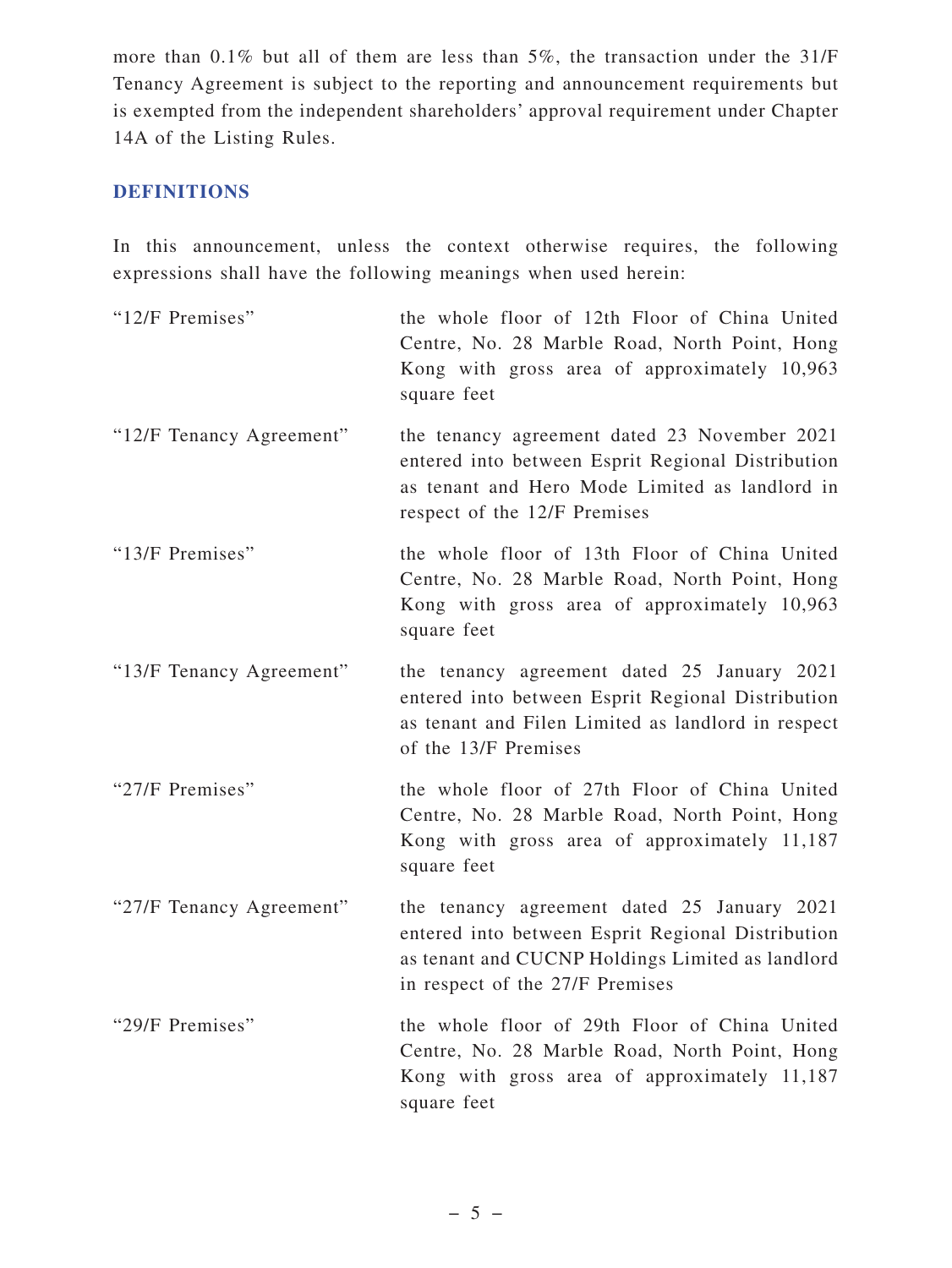| "29/F Tenancy Agreement"             | the tenancy agreement dated 19 May 2022 entered<br>into between Esprit Regional Distribution as tenant<br>and Bright Majestic Limited as landlord in respect<br>of the 29/F Premises                                              |
|--------------------------------------|-----------------------------------------------------------------------------------------------------------------------------------------------------------------------------------------------------------------------------------|
| "31/F Premises"                      | the whole floor of 31st Floor of China United<br>Centre, No. 28 Marble Road, North Point, Hong<br>Kong with gross area of approximately 11,262<br>square feet                                                                     |
| "31/F Tenancy Agreement"             | the tenancy agreement dated 23 June 2022 entered<br>into between Esprit Regional Distribution as tenant<br>and Silver Target as landlord in respect of the 31/F<br>Premises                                                       |
| "Board"                              | the board of Directors                                                                                                                                                                                                            |
| "Company"                            | Esprit Holdings Limited (Stock Code: 00330), a<br>company incorporated in Bermuda with limited<br>liability, whose shares are listed on the Main Board<br>of The Stock Exchange of Hong Kong Limited                              |
| "connected person(s)"                | has the meaning ascribed to it under the Listing<br>Rules                                                                                                                                                                         |
| " $Directory$ "                      | the director(s) of the Company                                                                                                                                                                                                    |
| "E-Trade Plaza Premises"             | the whole floor of 9th Floor of E-Trade Plaza, 24<br>Lee Chung Street, Chai Wan, Hong Kong with<br>gross area of approximately 7,758 square feet and<br>car parking spaces nos. 222, 223 and 224 on 2nd<br>Floor of E-Trade Plaza |
| "E-Trade Plaza Tenancy<br>Agreement" | the tenancy agreement dated 23 November 2021<br>entered into between Esprit Regional Distribution<br>as tenant and Golden Lake Property Limited as<br>landlord in respect of the E-Trade Plaza Premises                           |
| "Esprit Regional<br>Distribution"    | Esprit Regional Distribution Limited, a company<br>incorporated in Hong Kong with limited liability<br>and a wholly-owned subsidiary of the Company                                                                               |
| "Group"                              | the Company and its subsidiaries                                                                                                                                                                                                  |
| "Hong Kong"                          | the Hong Kong Special Administrative Region of<br>the People's Republic of China                                                                                                                                                  |